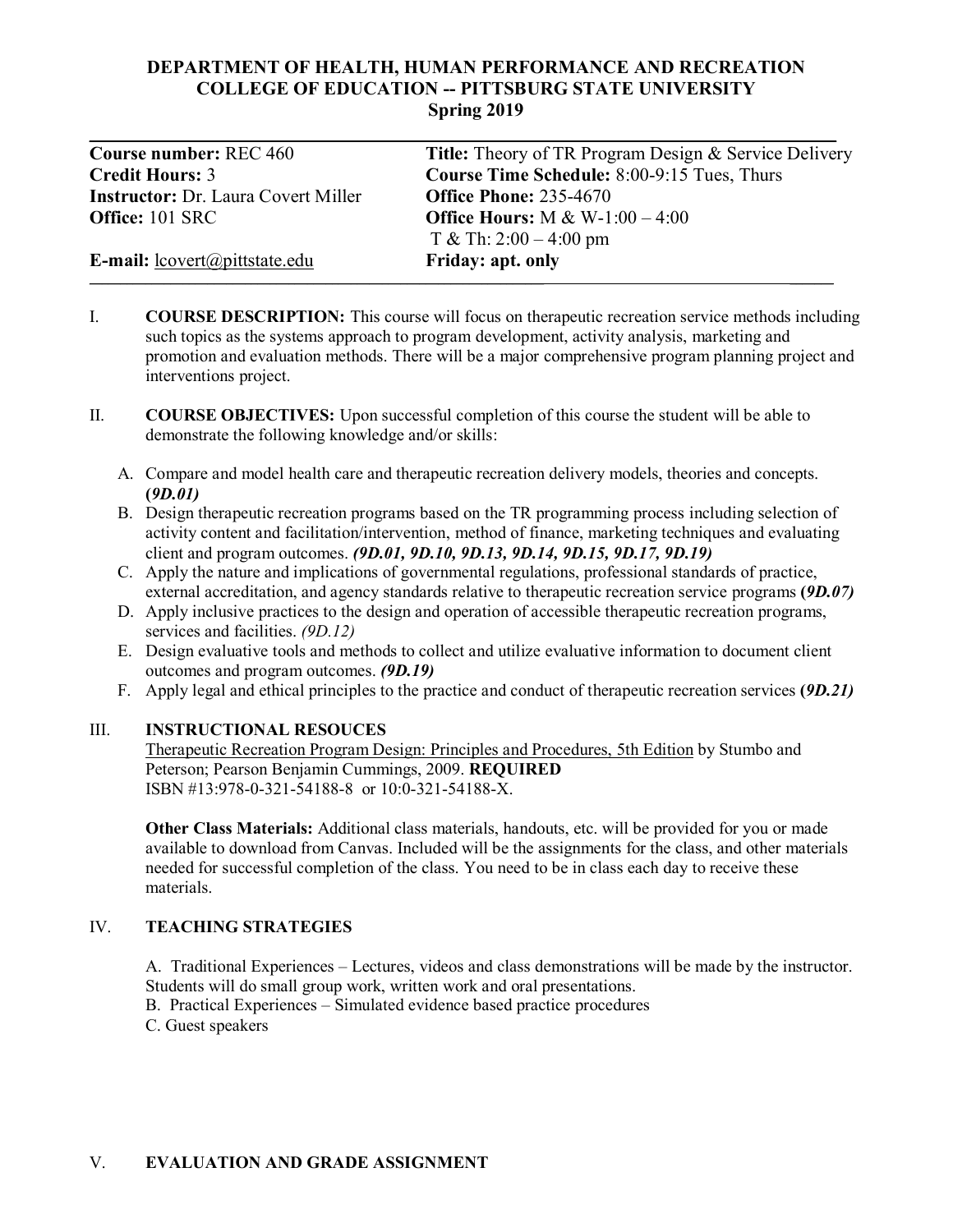A. **Assessment:** Grading in this course is based on a point system. *(The instructor reserves the right to add or delete assignments as needed and deemed appropriate and fair)*

| 1. Comprehensive Programming Assignment(s) |              |   | 40 Pts (up to)       |
|--------------------------------------------|--------------|---|----------------------|
| 2. TR Program Classroom presentation       |              |   | 50 Pts               |
| 3. Mid Term Exam                           |              |   | 50 Pts               |
| 4. Comprehensive TR Program                |              |   | 100 Pts.             |
| 5. Attendance                              |              |   | 50 Pts.              |
| <b>B.</b> Grading Scale:                   | $90-100$ pts | A | Excellent            |
|                                            | 81-89 pts    | B | Above Average        |
|                                            | $70--80$ pts | C | Average              |
|                                            | $65--69$ pts | D | <b>Below Average</b> |
|                                            | $< 65$ pts   | F | Not Passing          |
| a -- aliainn                               |              |   |                      |

### C. **Class policies:**

i. **Attendance & Participation.** This is one of the final TR courses that you will take prior to completing your internship. The course focuses on critical skill areas designed to prepare you for the internship experience; to help you get ready for the national certification exam and to prepare for employment as a recreation therapist. Attendance is taken for each class. If you are sick do not come to class, a doctor's note is required for the absence to be excused. If you will be gone for a school related function, a note from the teacher/sponsor/coach is required prior to the event. If there are other situations that arise which cause absences, please discuss this with Dr. Covert Miller. **If your grade is borderline at the end of the semester, grades will be determined by attendance and class participation.**

- ii. **Academic Honesty.** I expect absolute honesty from all students in the completion of assignments and will accept nothing less. TR is a field where personal integrity is critical. Syllabus supplement  $\&$ academic integrity policy: [https://www.pittstate.edu/registrar/\\_files/documents/syllabus-supplement](https://www.pittstate.edu/registrar/_files/documents/syllabus-supplement-spring-2019-updated-1-3-19-.pdf)[spring-2019-updated-1-3-19-.pdf](https://www.pittstate.edu/registrar/_files/documents/syllabus-supplement-spring-2019-updated-1-3-19-.pdf)
- iii. **In-Class Assignments.** There will be various in class assignments throughout the semester. If you miss the class with an unexcused absence, you will not be able to make up those points missed.
- iv. **Completion of assignments.** Assignments are due at the beginning of the class period that they are due. Assignments that are not completed and ready to turn in at that time will be considered late. Points will be deducted for each day late. However, some of the completion dates listed in the course outline are "tentative" and may need to be revised depending on how quickly material can be covered, balance with other assignments, etc.
- v. **Cell phone policy:** If causing disruption to learning community, cell phones will be asked to be put away

#### *Major Assignments*

### **Comprehensive TR Program Plan Problem**

Students will create their own Therapeutic Recreation program for a hypothetical organization. Since starting teaching at Pitt, at least four students created their own TR program. You will be creating everything from scratch, the program philosophy, the program content, budget, schedules, etc. This project will be broken down into sections throughout the course of the semester. The completed program is to be submitted in a binder. Refer to the handout given in class. Total Points Possible: 100 pts. (This is your final). Due date: Tuesday, May 7<sup>th</sup>.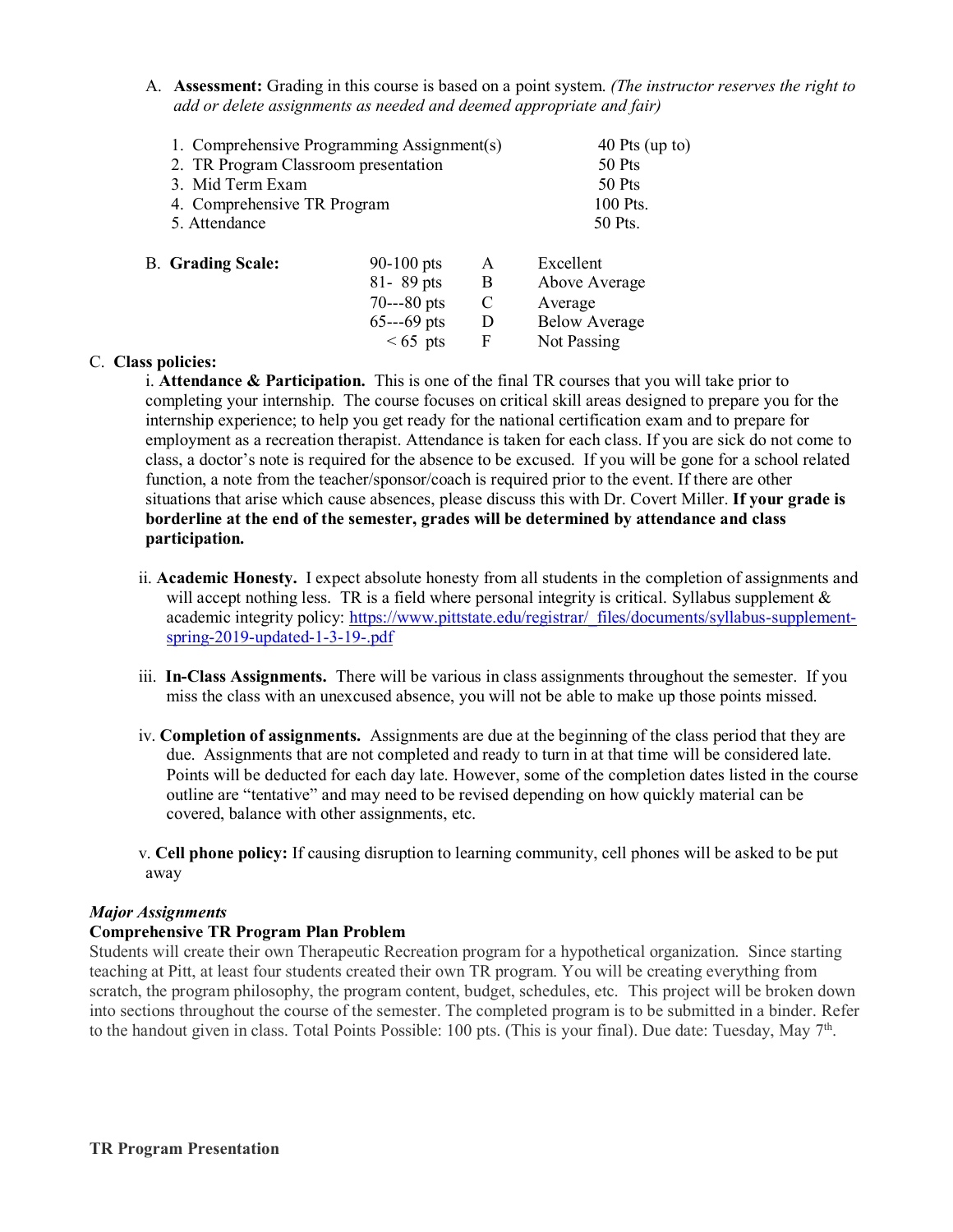You will be presenting your comprehensive TR program to the class at the end of the semester. You are to look professional when presenting. Sections to include within the presentation can be found on Canvas and within a rubric. (This is part of your final) Total Points Possible: 50. Presentations will begin the week of April 29th. Presentation must last a minimum of 15 minutes.

**Mid-Term Exam**: There will be one test, the mid-term. Students will complete the test on Canvas. The test will be reflective of the format of the CTRS exam. The test will be timed. Test is worth 50 points.

*Comprehensive program assignments:* Students will be responsible for completing assignments throughout the semester related to the comprehensive program. Assignments will be at least bi-weekly, if not weekly. This is to help students comprehend the project and complete each section in a timely manner. Due dates for assignments will be given throughout the semester. Time will be given in class to complete some assignments.

### **IMPORTANT UNIVERSITY DATES**

| 4/5 Final day to drop a course unless withdrawing from all classes |
|--------------------------------------------------------------------|
|                                                                    |
|                                                                    |
|                                                                    |
|                                                                    |